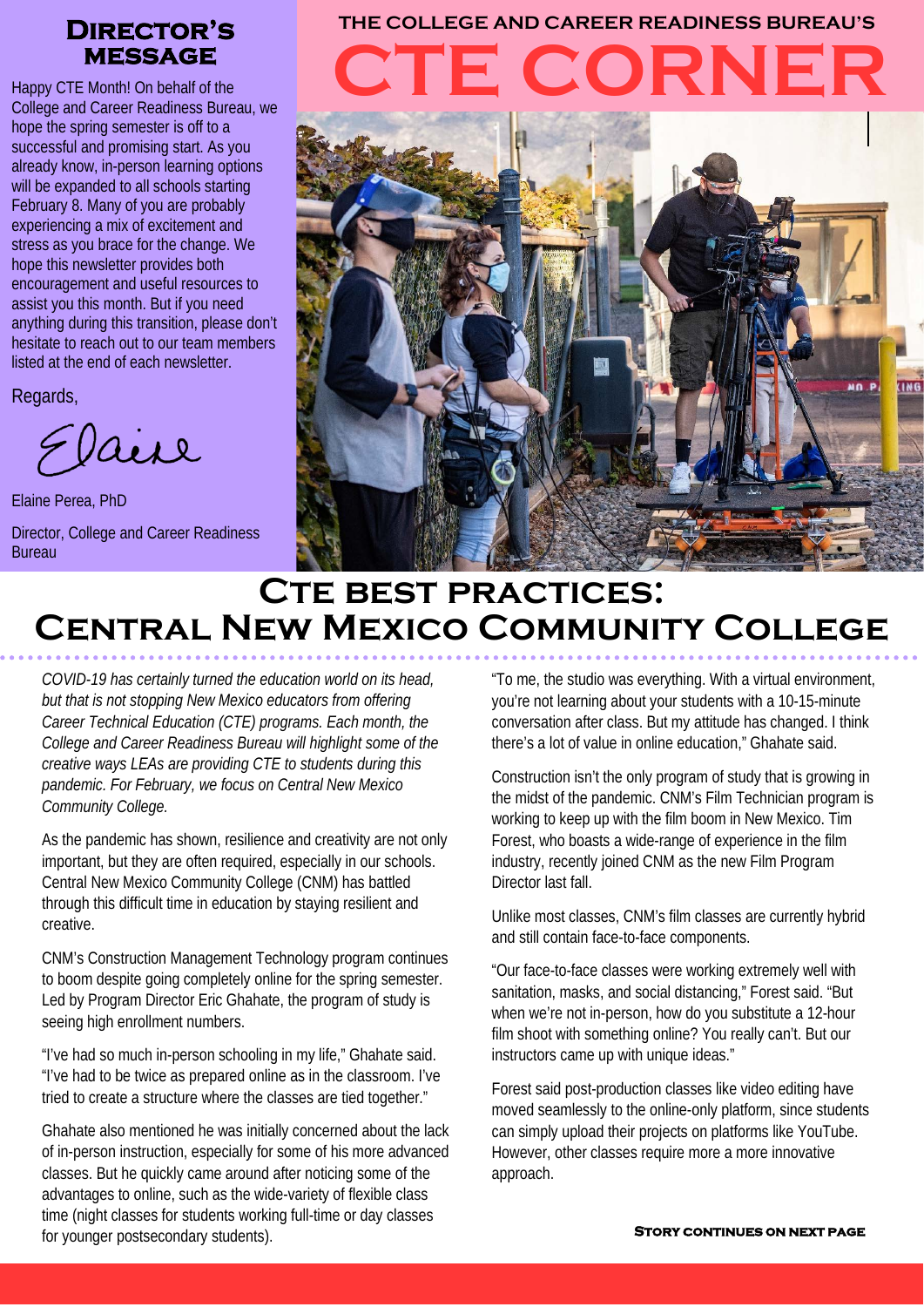

#### **"My Attitude has changed. I think there's a lot of value in online education."**

#### **-Eric Ghahate, Construction Management Technology Program Director**

#### **Continued from previous page**

"For boom mics, I had everyone grab their brooms  to go over how to hold their mics. One of my colleagues had her students use light bulbs from Lowe's to work on three-point lighting," Forest said.

Both programs could see different outcomes moving forward. Forest is hopeful the Film Technician program can create more in-person classes this summer. Ghahate believes the Construction Management Technology program will be mostly online moving forward.

Both program directors believe it's important for instructors to stay positive during the pandemic.

Forest said, "Take care of yourself physically and psychologically. Be gentle with your history."

"Don't worry about making mistakes," Ghahate said. "Everyone is going through this together. We were forced to adapt so you have to give yourself leniency."

## **Understanding Performance Indicators: 1S2**

Performance indicators are the core indicators of performance set by the U.S. Department of Education /Office of Career, Technical, and Adult Education (OCTAE). The CCRB set Perkins V baseline percentages based on data from the last two years submitted by each district or postsecondary. To help you better understand performance indicators, we delve into one indicator each month. For February, we will cover 1S2: Graduation Extended Cohort Rates (6 year).

#### **1S2: Graduation Extended Cohort Rates**

Numerator: Concentrators (students who participated in two unique CTE courses from an approved program of study, while attending grades 9-12) who graduated beyond their original graduation cohort (6 year).

Denominator: Concentrators who were used in the Assessment Extended (6year) Cohort graduation count

| Statewide extended graduation rates CTE Concentrator Extended (6 year) Cohort 2020 |
|------------------------------------------------------------------------------------|
| Male – 95%                                                                         |
| Female $-95%$                                                                      |
| African American - 94%                                                             |
| Asian - 100%                                                                       |
| Caucasian - 98%                                                                    |
| Hawaiian Pacific Islander - 100%                                                   |
| Hispanic - 95%                                                                     |
| Native American - 86%                                                              |
| Hawaiian Pacific Islander - 100%                                                   |
| Multiracial - 92%                                                                  |
| Economically Disadvantaged students - 93%                                          |
| $EL$ students $-89\%$                                                              |
| Homeless students - 79%                                                            |
| Military Family - 94%                                                              |
| Nontraditional Concentrators - 96%                                                 |
| Single Parent - 55%                                                                |
| Students with disabilities - 91%                                                   |
| Students in Foster Care - 100%                                                     |
|                                                                                    |



### **Region Focus**

This month, we are highlighting Region D. It includes a single school district, Albuquerque Public Schools, totaling more than 29,000 high school students. Major employers include Da Vita Medical Group, Sandia Corporation, and the University of New Mexico. The occupations with the largest projected growth include Personal Care and Service Occupations (4,382 new jobs), Health Care Practitioners and Technical (2,387), and Management (1,915). In the winter of 2019, the following local economic and educational priorities were identified for Region D: STEM/IT-Computer Science, Skilled Trades, Healthcare, and Hospitality and Tourism.

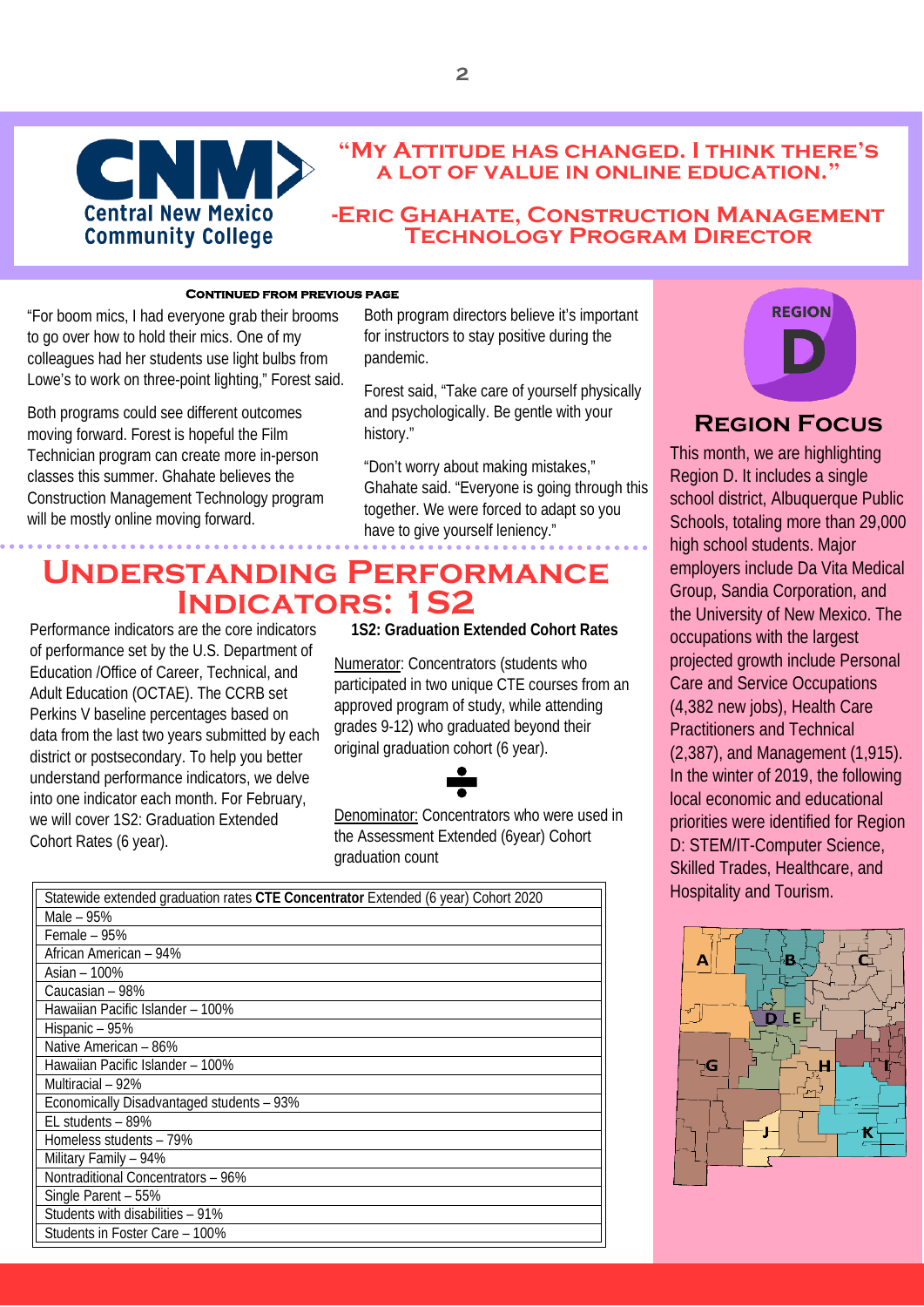

### **STEM, IT, AND TRADES** Resources **Hiring Blitz**

PED, in collaboration with Department of Workforce Solutions, is pleased to announce a Hiring Blitz for STEM, IT, and Trades teachers with CTE licenses and math & science teachers with alternative licenses. PED will be working with higher education partners to deliver cohort training, while REC IX can provide mentorship if your district/charter prefers it. If you are interested in DWS identifying candidates in your area that could be part of this Blitz, we encourage you to work with your school leaders to complete this short survey:

[https://docs.google.com/forms/d/e/1FAIpQL](https://docs.google.com/forms/d/e/1FAIpQLScSIoqELkvP07E7Y2loPb-AIktepW-lkhhq47OowHRzi0-4NQ/viewform) [ScSIoqELkvP07E7Y2loPb-AIktepW](https://docs.google.com/forms/d/e/1FAIpQLScSIoqELkvP07E7Y2loPb-AIktepW-lkhhq47OowHRzi0-4NQ/viewform)[lkhhq47OowHRzi0-4NQ/viewform.](https://docs.google.com/forms/d/e/1FAIpQLScSIoqELkvP07E7Y2loPb-AIktepW-lkhhq47OowHRzi0-4NQ/viewform) If you have any questions, please don't hesitate to reach out to CCRB Director Elaine Perea at [Elaine.Perea@state.nm.us](mailto:Elaine.Perea@state.nm.us) or by phone at 505-469-3475.



## **Big Future Days**

Deciding on a college may be a little more difficult right now, but College Board wants to make sure students still have the opportunity to connect with colleges they're most interested in. College Board will launch its inaugural BigFuture Days, a regional series of virtual college fairs for high school sophomores and juniors to help them learn about hundreds of colleges while meeting with admissions officers and current college students. BigFuture Days starts in the West and Southwest on February 6, 2021. There are three more events through March 11, 2021. [To learn more about the free event or](https://pages.collegeboard.org/big-future-days?excmpid=mtg680-st-1-gen)  [to pre-register, click here.](https://pages.collegeboard.org/big-future-days?excmpid=mtg680-st-1-gen)

## **In-Person Learning Returns Feb. 8**

Last month, Governor Michelle Lujan Grisham announced her plan to expand in-person learning options for all schools and districts, starts as early as February 8, 2021. The decision to allow an expansion of in-person learning options was based on extensive preparations and protocols to assure student and educator safety. It is important to note that the final determination on if/when schools will proceed with in-person learning is a local decision and that schools must abide by tribal public health orders.

Resources:

- You can find a list of FAQs in English and Spanish
- [The reentry website](https://bit.ly/BackToSchoolNM) has been updated to reflect the expanded allowances to inperson learning
- Memo regarding vaccines from Secretary Ryan Stewart

## **CTE Funding & Application Workshop**

The College and Career Readiness Bureau is pleased to announce we are hosting the "Career Technical Education Funding & Application Workshop" on March 2-4, 2021. There will a number of presentations addressing questions and concerns about CTE programs. R. Keeth Matheny will deliver the keynote titled "Social-Emotional Learning for CTE Students". More information, along with a registration link, will be released soon. View the "Save the Date" here.

## **NM School Counselors Conference**

The 2021 New Mexico School Counselors' Virtual Conference, *Preparing Students for the Future of Work*, is Thursday, February 25, 2021. Please encourage your school counseling staff to attend this important event! The one-day conference will include keynote speaker **Bill Daggett**, Founder of International Center for Leadership in Education, on "Preparing Students for Their Future, NOT Our Past." After the keynote session, breakout sessions will be offered through 2:50 p.m. While many of the sessions center around college and career readiness, a variety of sessions on other topics will be offered, including:

- New Mexico's Social Emotional Learning Framework
- Next Step Plans: How to Make Them More Useful
- Attendance Success Act Intervention Strategies
- Early Warning System
- Adjustments for Seniors

To view the schedule of sessions and learn more about the day, click **[HERE](https://protect-us.mimecast.com/s/Irn-CBB2ZKFzr90ofzuJPb?domain=schoolcounselors-nm.com/)**. **There is no cost to attend this conference.** To register, click **[HERE](https://protect-us.mimecast.com/s/wNFkCDk2jMuDzKwPt5wKrI?domain=survey.zohopublic.com)**.

**Advanced Placement Reminders**

The New Mexico Public Education Department is pleased to announce virtual Spring AP Workshops on Friday, March 5 and Wednesday, March 10, from 1-4 p.m. for current and prospective AP teachers and AP Coordinators. Featured keynote speakers include Andrew Sharos and Adam Fletcher. Plus, there are more than a dozen breakout options over the two days led by New Mexico teachers, College Board representatives, and others. Educators may register for one or both sessions. All New Mexico educators are welcome to attend these free workshops, so please share this invitation with your colleagues. This event is hosted by REC-9 online via Zoom. [See the complete agenda and register here.](https://cvent.me/rqq2V1) Contact [Alexandra.lutz@state.nm.us](mailto:Alexandra.lutz@state.nm.us) for more information.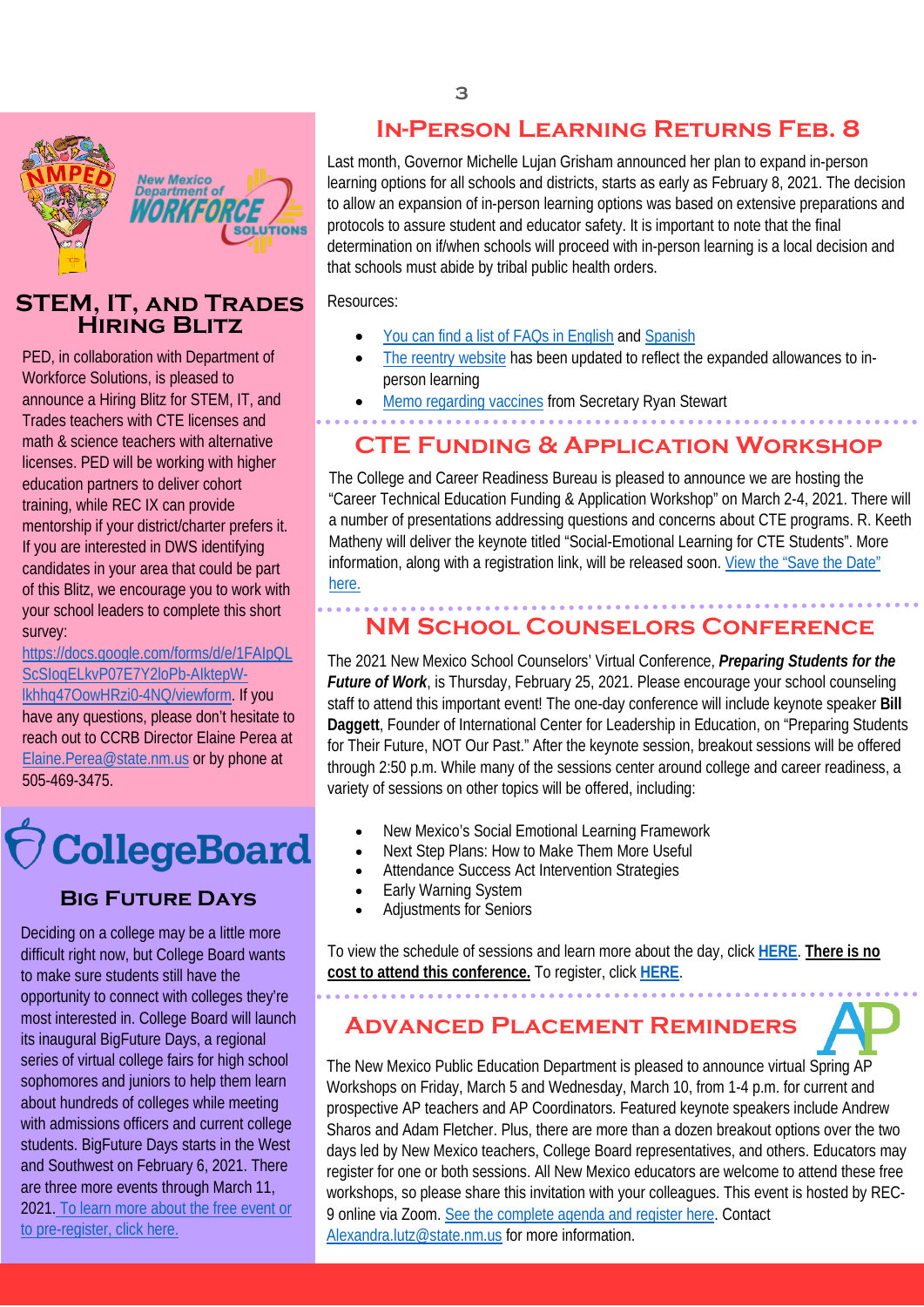## **Why is Spenddown Important?**

Spenddown is an important aspect of CTE grants because it allows equipment/supplies, CTSO expenses, professional development, and career exploration to be available to students in the funded year. If funds are not spent by June 30, 2021, they will lapse and be reverted back to either the Federal Government or the Legislative general fund. Susan Lucero, the Fiscal Grants Bureau Chief of the Public Education Department, added the following: "When the spending pattern languishes, the direct services typically languish as well. It may be an indicator that our students are not directly benefiting from the funding. If we as a state are unable to demonstrate consistent spending patterns, it does not demonstrate to our state legislative body and our federal grantors that we are in need of funding. As a result, future funding may be reduced or compromised."



## **New Mexico True Talent**

We want to share a great resource with you called "New Mexico True [Talent".](https://newmexicotruetalent.org/) The Bridge of Southern New Mexico developed analyses that break down the skills, knowledge, and abilities needed for a comprehensive and well-qualified talent pipeline for various industries. So far, there are reports available for International Trade, Aerospace, and Digital Media. Each report gathered information from a variety of employers in the industry. Students, parents, and teachers can learn about job openings, average salaries, skills needed for particular jobs, and more.

#### **NM Students Named Semifinalists to Prestigious Scholarship Program**

Two New Mexico students were named semifinalists for the Cooke College Scholarship Program. Agustín Leon-Saenz of Albuquerque High School and Yuttichai Sommala of Rio Rancho High School are one of 496 semifinalists across the country. The scholarship provides \$40,000 annually for four years of college. In April, 60 finalists will be selected to become the next cohort of scholarship winners. Congratulations and good luck, Agustín and Yuttichai!

## **Department of Workforce Solutions Events**

The Department of Workforce Solutions and Career Technical Student Organizations are partnering together to offer interactive professional development trainings for students in February. [Students can sign up for the following free events:](https://www.nmtsa.com/calendar)

- February 3, 2021: "Why I Work" budget tool
- February 10, 2021: "Interview Skills Pay the Bills"
- February 17, 2021: "Customer Service Skills"
- February 24, 2021: "Work Permits and Youth Labor Laws"

## **Cancer Unwrapped Teen Writing Contest**

Do you know a student who has survived cancer or has watched a loved one battle cancer? Cancer Pathways wants to hear from them! The "Cancer Unwrapped Teen Writing Contest" opens a dialogue with teens about their emotions and realities when dealing with cancer. It encourages teens to write about their experiences for the opportunity to win one of several \$1,000 cash prizes. The contest is open to high school students in the United States. Essays must be 500-1,000 words. The deadline is March 14, 2021. If you know a student who would like to participate, [direct them here.](https://webnew.ped.state.nm.us/bureaus/college-career-readiness/college-acceleration/early-college-high-schools/)



### **Career Speaker Series**

Educators, if you're looking for a way for business leaders to connect to your classroom, Junior Achievement New Mexico has quite the series for you! The Career Speaker Series has returned, allowing business leaders to virtually meet with multiple classrooms at once. Last month, Mike Silva, the Co-Owner of Rude Boy Cookies and the Co-Founder of Albuquerque Tourism and Sightseeing Factory, visited with students over Google Meet. Junior Achievement is also looking for virtual volunteers. To learn more[, visit](https://docs.google.com/forms/d/e/1FAIpQLScmq5f328AXegl08JVPi3eCfzv1mwZ9cAXbFGGfKe9M1zKIAg/viewform)  [here](https://docs.google.com/forms/d/e/1FAIpQLScmq5f328AXegl08JVPi3eCfzv1mwZ9cAXbFGGfKe9M1zKIAg/viewform) or email [Lindsay@newmexicoja.org.](mailto:Lindsay@newmexicoja.org)